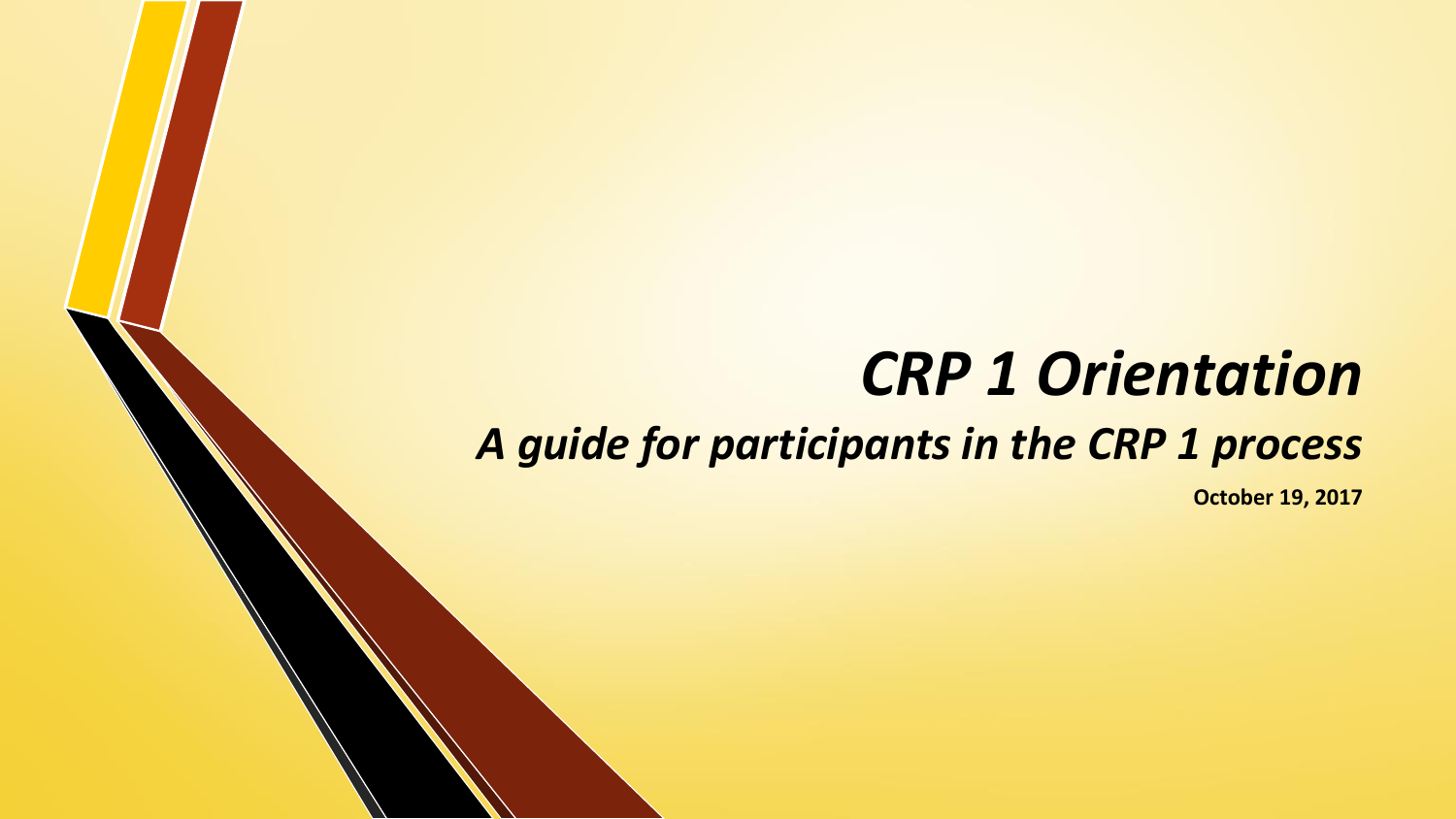## *Agenda*

**Time Line and Methodology Reminder** What Is CRP 1 and What It Is Not **CRP 1 Goals and Objectives Team Lead Session Outlines & Terminology Updates** CRP 1 Session Schedule **Next Steps Questions** 

**ORACLE®**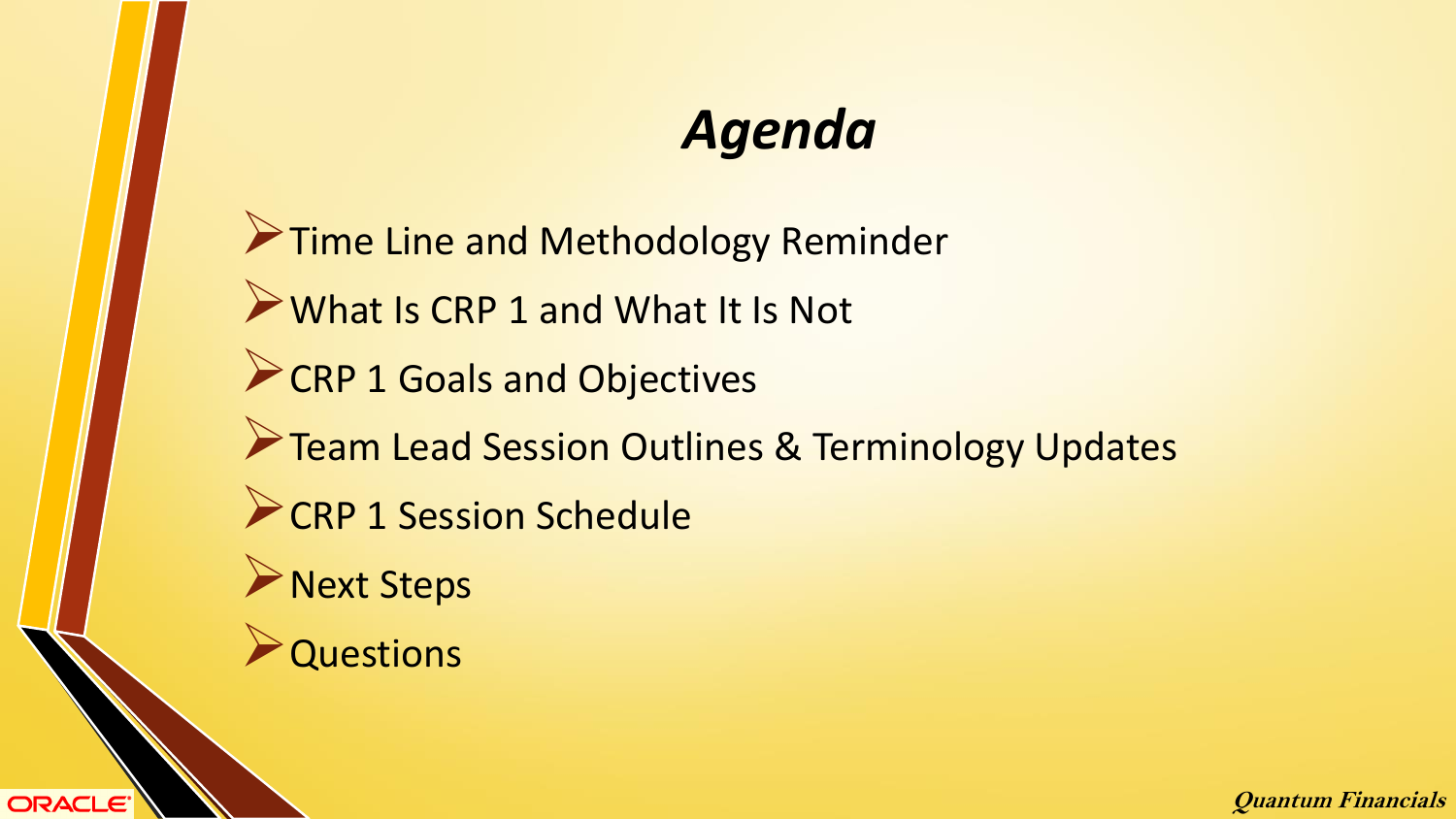#### *Timeline and Methodology*



ORACLE<sup>®</sup>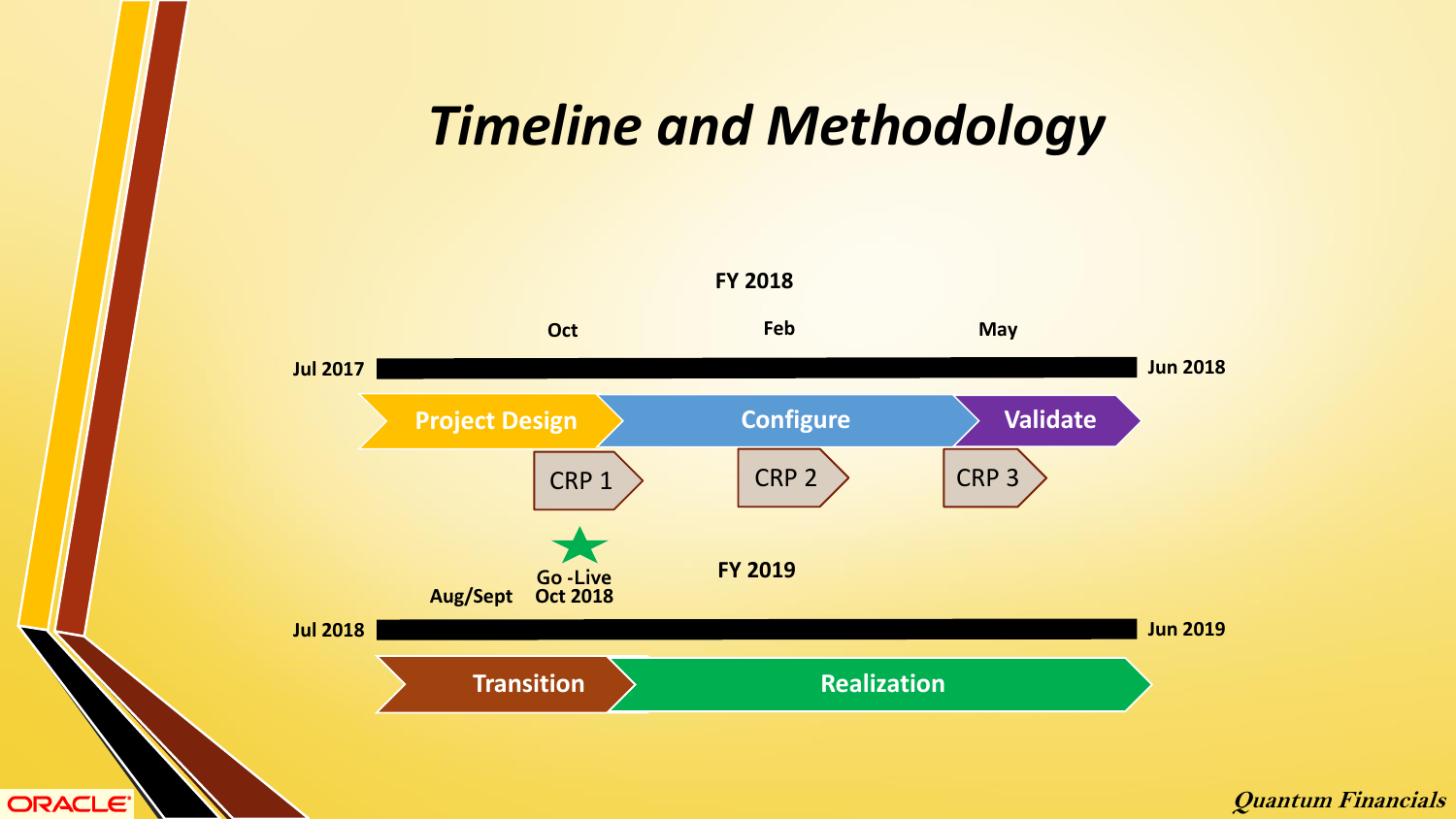## *What is CRP 1? (Conference Room Playback #1)*

Demo of some functionality with sample data & representative processes

Simulates typical transactions, illustrates business process integrations and data flow between modules (offerings)

Used as a platform to move into more complex set up decisions, testing, and data validation

**ORACLE**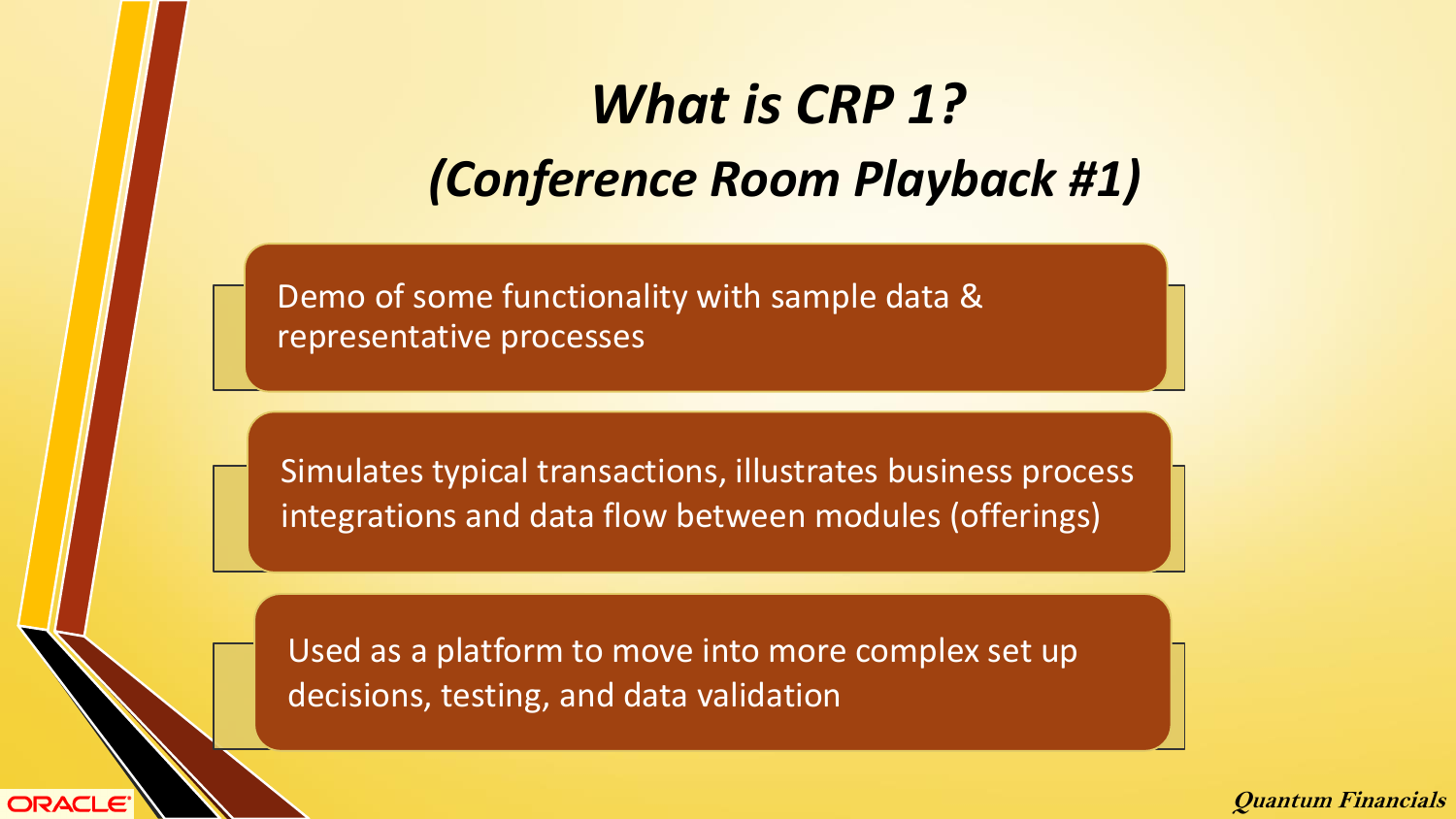#### *CRP 1 Will Not Include*

Demo of final set up All available functionality

Conversions, Interfaces Adjustments, Reports

Workflow, Security **Testing** 

**ORACLE**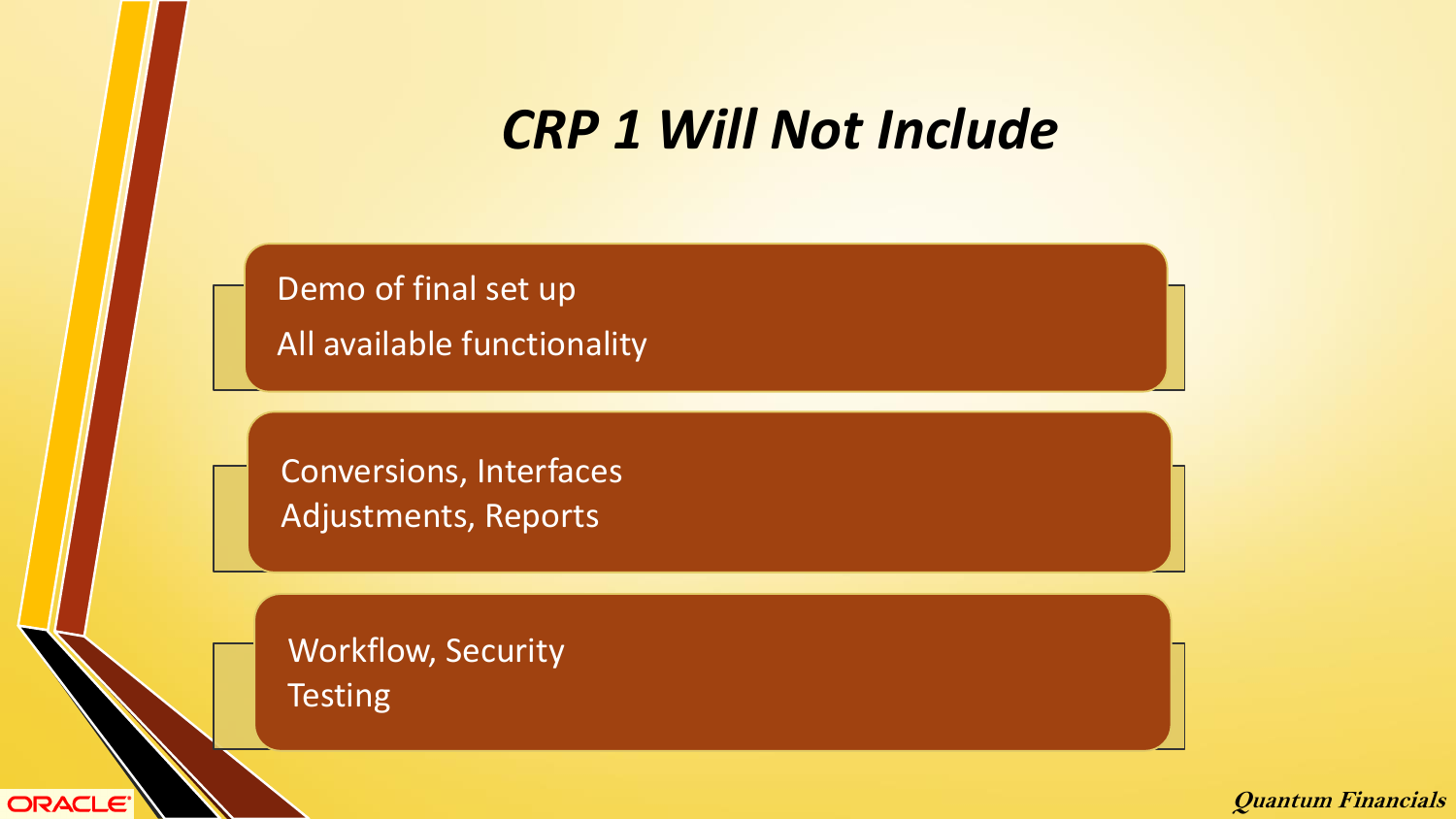#### *CRP 1 Goals and Objectives*

- Validate configurations, transaction flow, and accounting created
- Identify configuration adjustments, test cases, and additional scenarios to build into subsequent mapping and testing
- Build understanding of potential business process impacts for consideration

Record current/future state business process impacts to be addressed through change management plans

**ORACLE**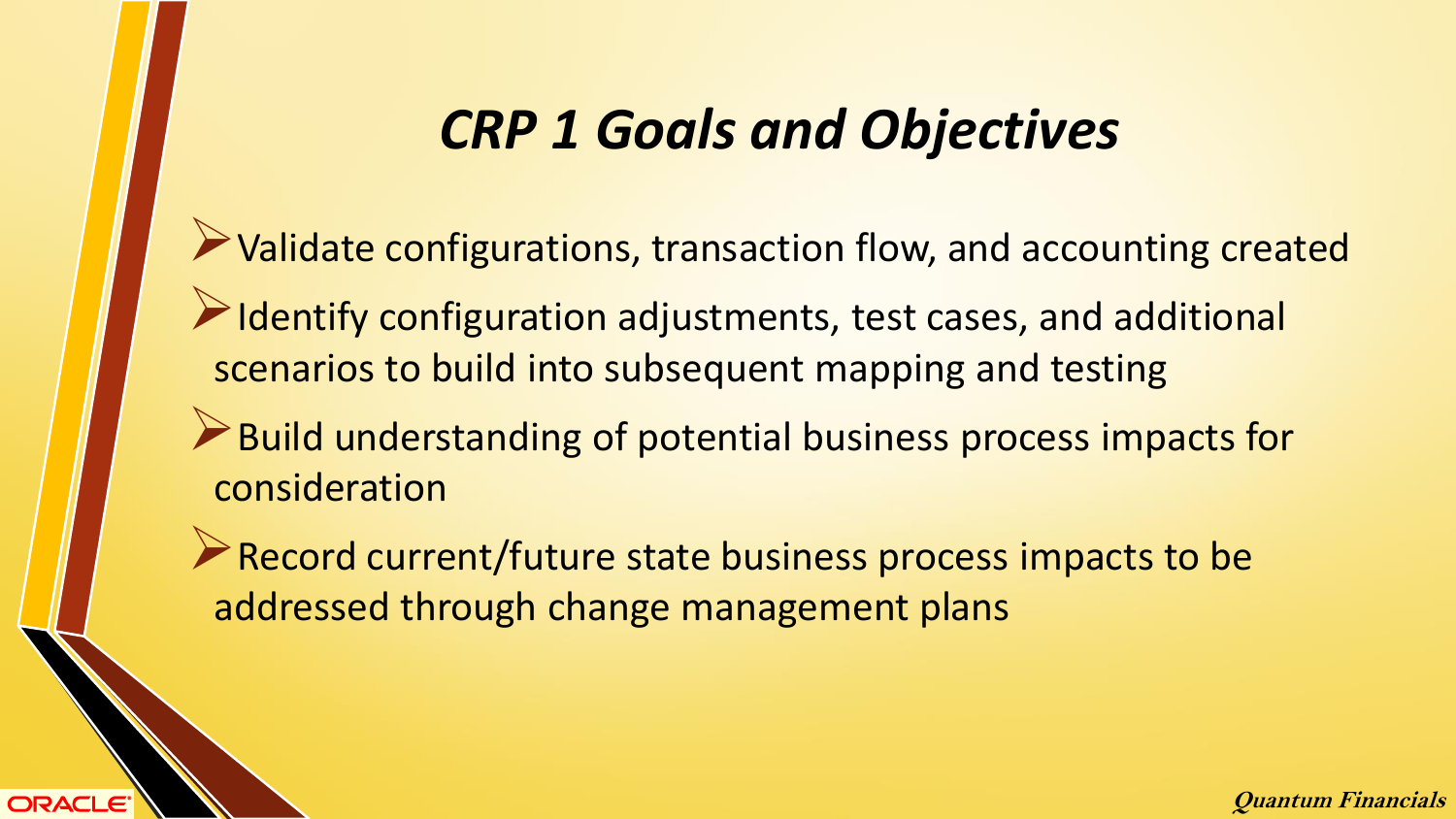# Team Lead Session Outline - Procurement

Joe Evans

Procurement Lead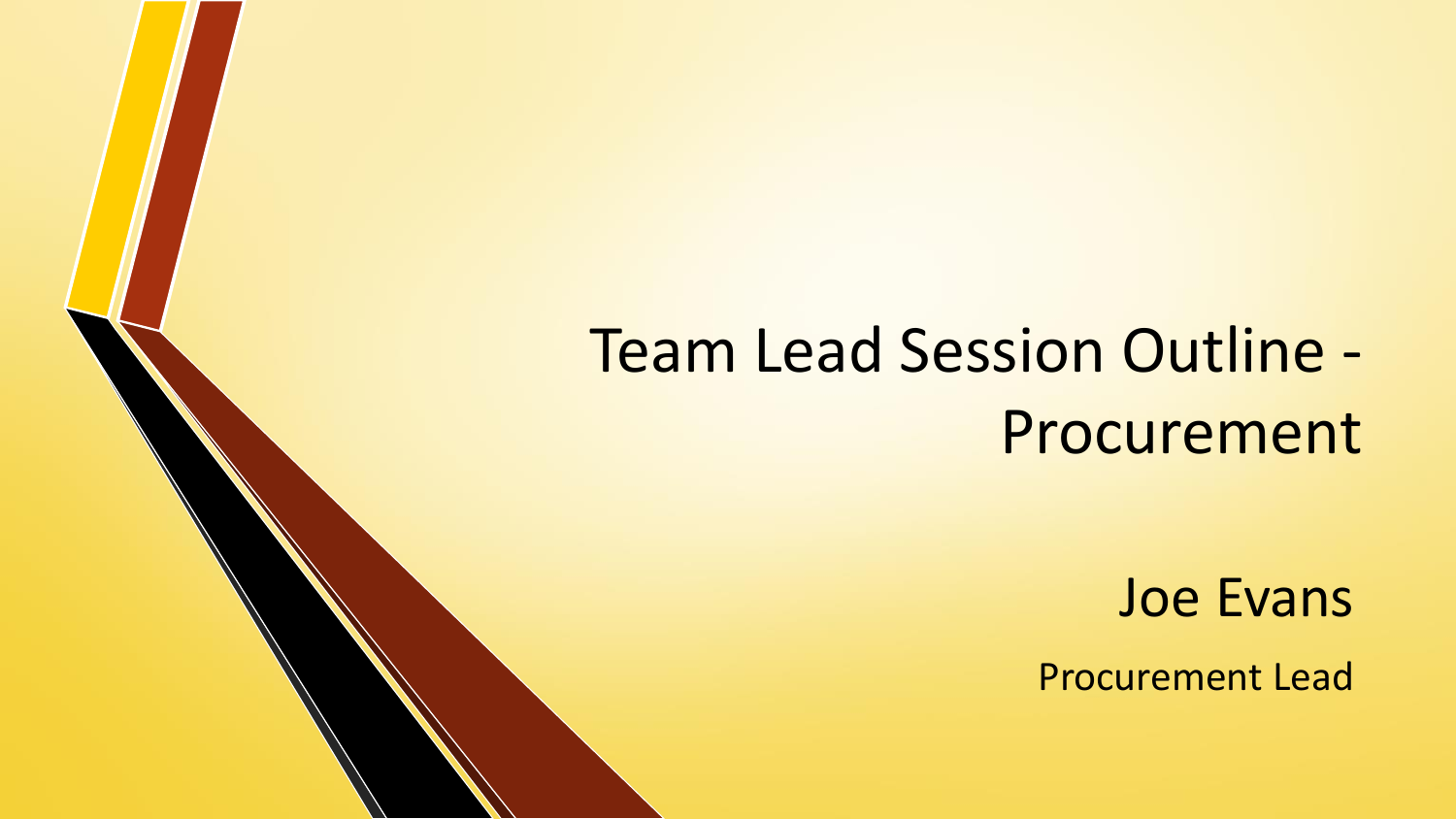### *Session Outline & Terminology Update*

#### Session Topics

• Procurement

**ORACLE®** 

• Pcard Reallocation

- **Terminology Update** 
	- eUMB Item Categories = Quantum Purchasing Categories
	- eUMB Vendor = Quantum Supplier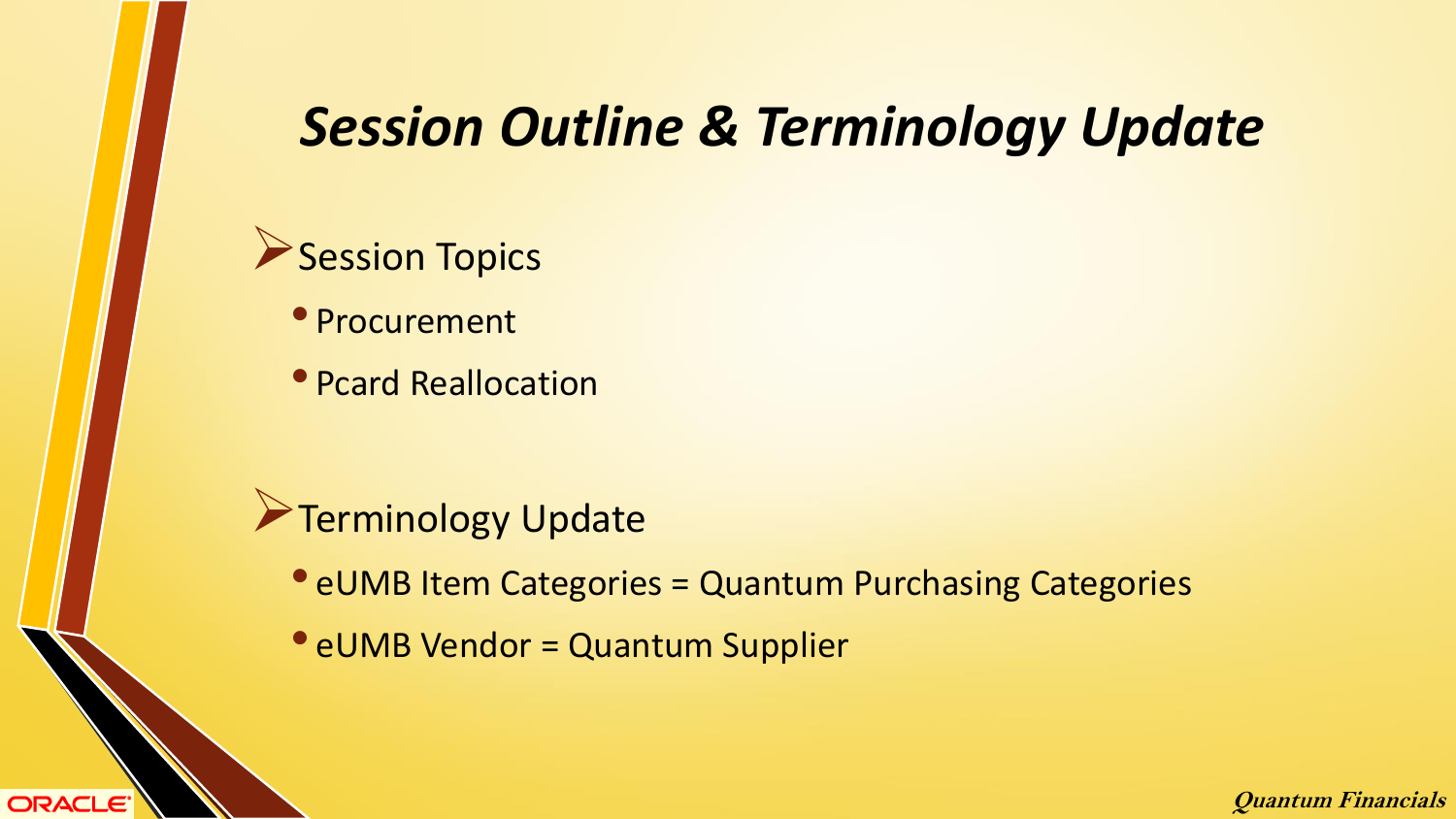# Team Lead Session Outline - Finance

Susan McKechnie

Finance Lead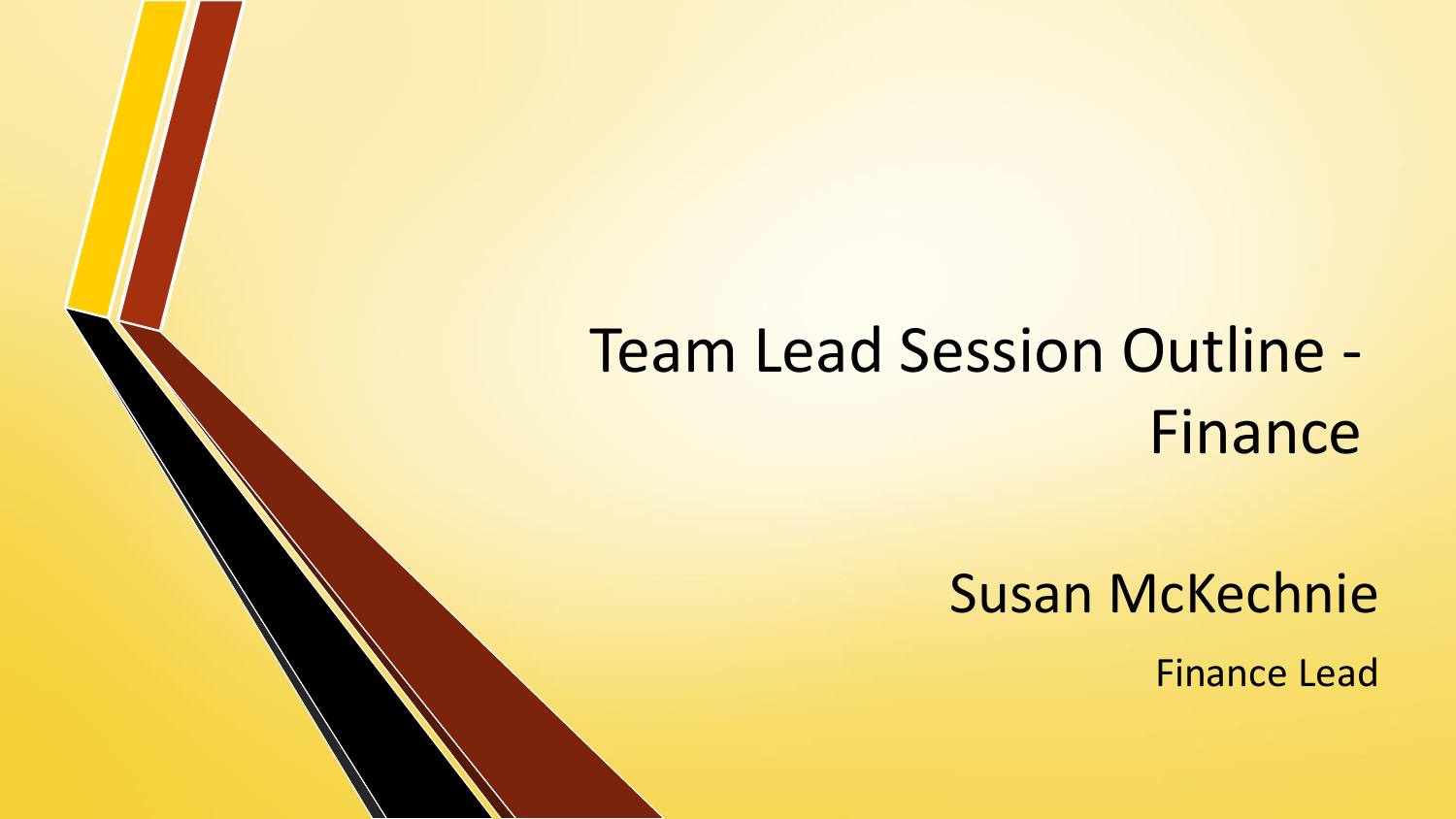## *Session Outline - Finance Offerings*

- General Ledger
	- Chart of Accounts (COA)
	- •Journal Entries
- Payables

ORACLE<sup>®</sup>

- PO Invoices
- Non-PO invoices
- Working Fund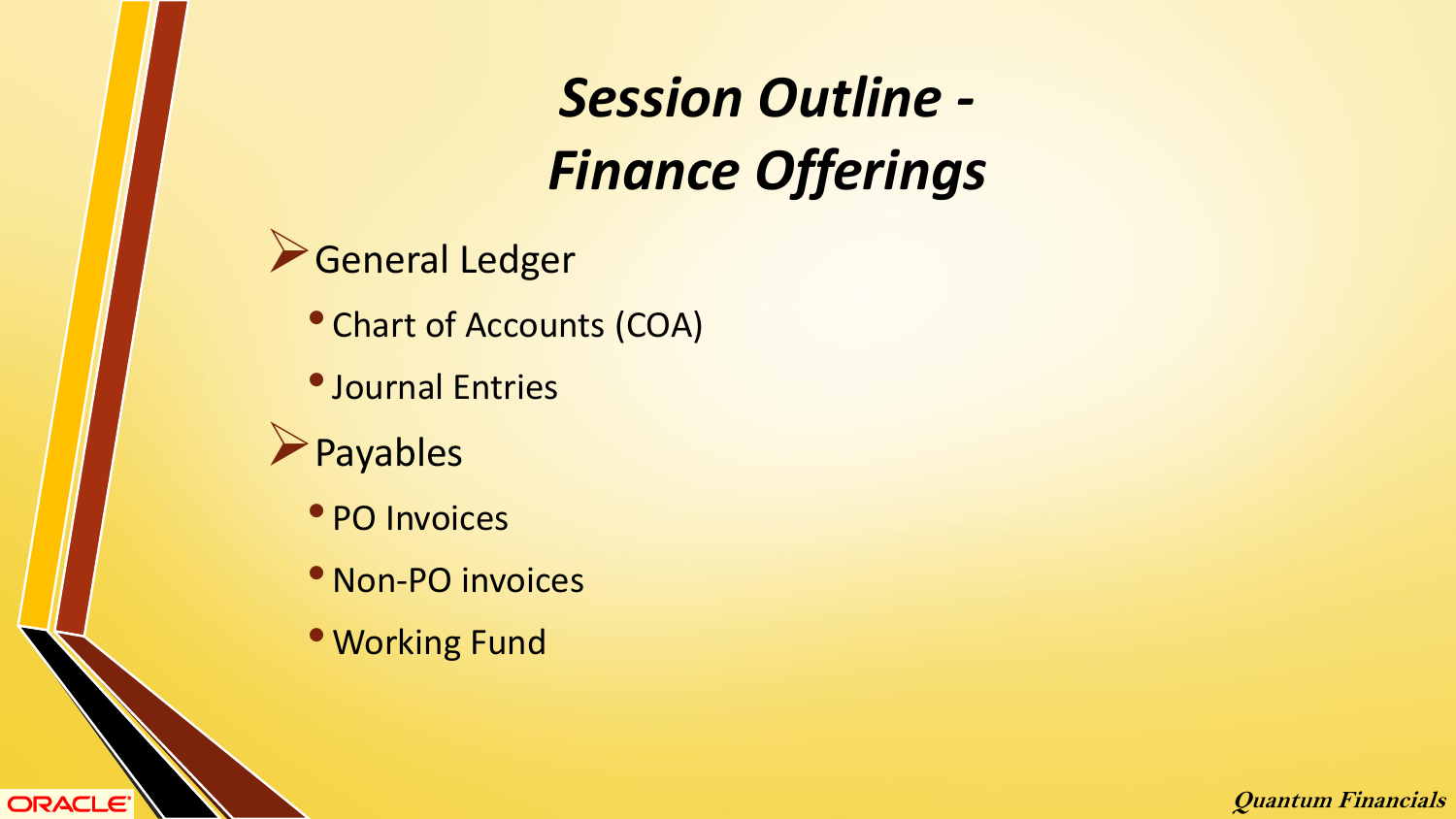## *Session Outline - Finance Offerings*

Non-grant Receivables

- Invoicing
- Receipts
- Collections
- Cash Management
- **Fixed Assets**

**ORACLE®** 

- From Payables
- From Capital Projects in PPM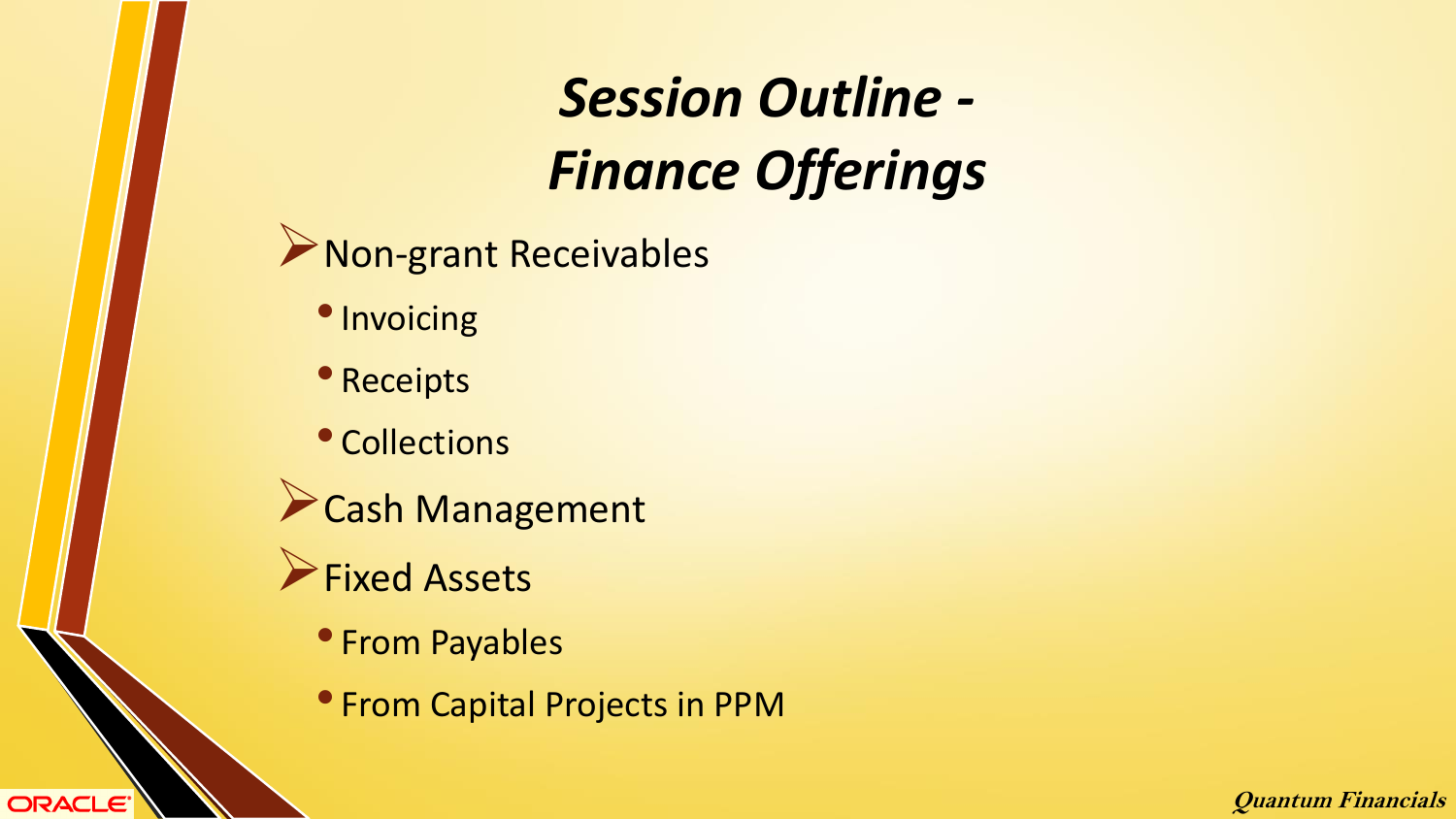General Ledger COA vs. Project Portfolio Management (PPM) POET

**Terminology Update** 

**ORACLE®** 

- eUMB Chartfields = Quantum Segments
- eUMB Chartstring = Quantum Account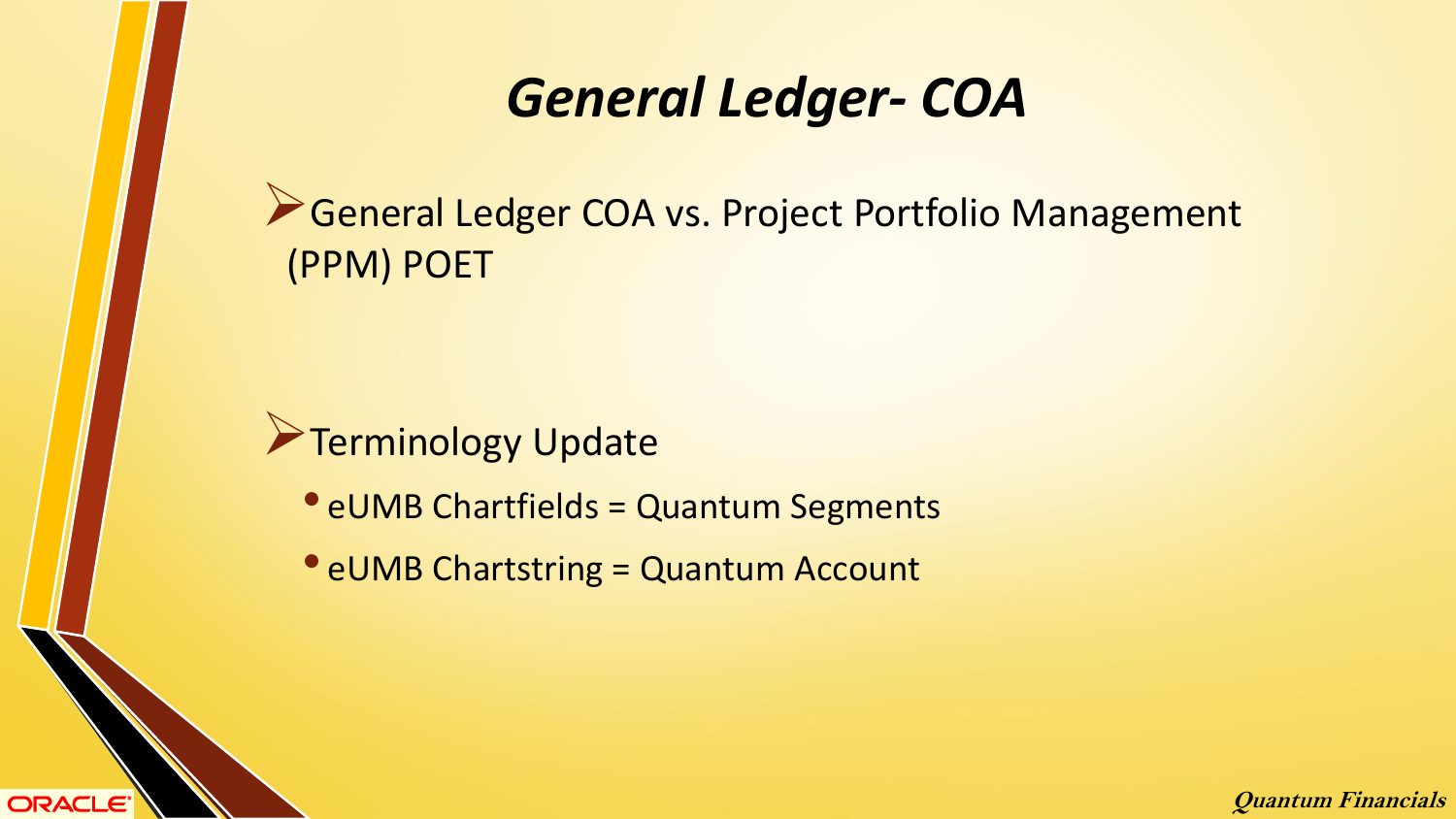- The segments and segment values for CRP 1 are not final!
	- The CRP 1 demos and subsequent period before CRP 2 will be our opportunity to validate our decisions
	- For some of the segments we are using the same eUMB values and others were changed
	- In eUMB we have duplicative values in some of the segments and we will be looking to change that in Quantum
- The order of the segments will change

ORACLE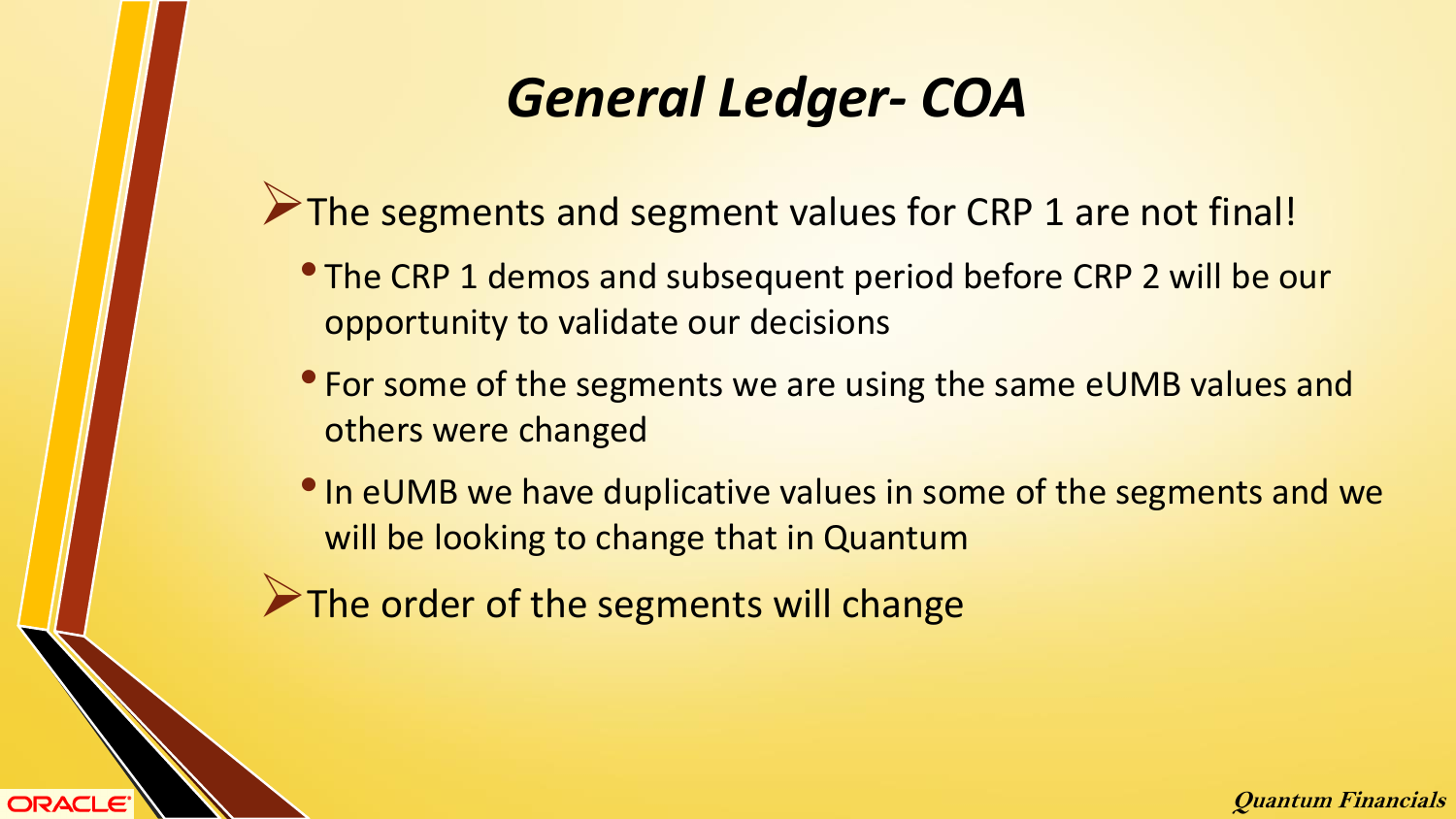| Old in eUMB | <b>New in Quantum</b> | <b>Description</b>                                                                                |
|-------------|-----------------------|---------------------------------------------------------------------------------------------------|
| Fund        | Source                | The type of funding that pays for<br>the expenses                                                 |
| <b>PCBU</b> |                       | The functionality of this chartfield<br>will be incorporated in the Source<br>segment             |
| Department  | Org                   | The UMB organizational units that<br>administer the funding                                       |
| Program     | <b>Function</b>       | The classification of spending used<br>in higher education                                        |
|             | Purpose               | Optional segment if the other<br>combined segments don't provide<br>enough segregation            |
| Account     | Object                | The type of transaction used in<br>accounting (A,L,NE,R,E)                                        |
|             | Activity              | Optional segment for organizational<br>units to track events and initiatives<br>within an account |

ORACLE<sup>®</sup>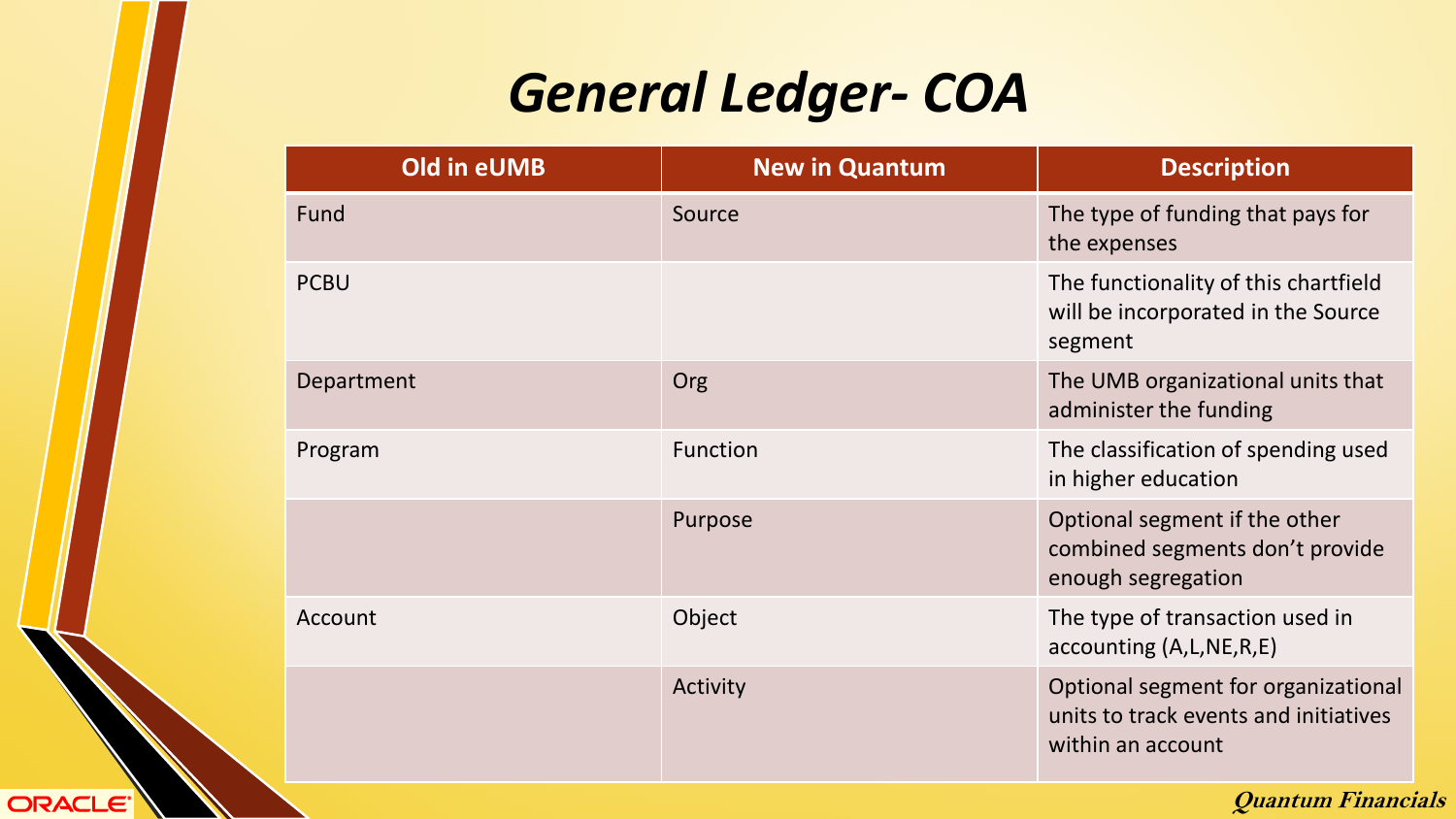| Old in eUMB | <b>New in Quantum</b> | <b>Description</b>                                                                                                                                                                  |
|-------------|-----------------------|-------------------------------------------------------------------------------------------------------------------------------------------------------------------------------------|
|             | Unit                  | Allows for future growth to identify<br>separate related entities                                                                                                                   |
|             | Interfund             | System generated to insure that<br>transactions are balanced at the<br>Source level                                                                                                 |
|             | Future1               | Placeholder for future needs                                                                                                                                                        |
|             | Future <sub>2</sub>   | Placeholder for future needs                                                                                                                                                        |
| Project     |                       | - Project ID will only exist in PPM-<br>not in GL<br>- The functionality of this chartfield<br>for non-PPM accounts will be<br>replaced by the combination of the<br>other segments |

ORACLE<sup>®</sup>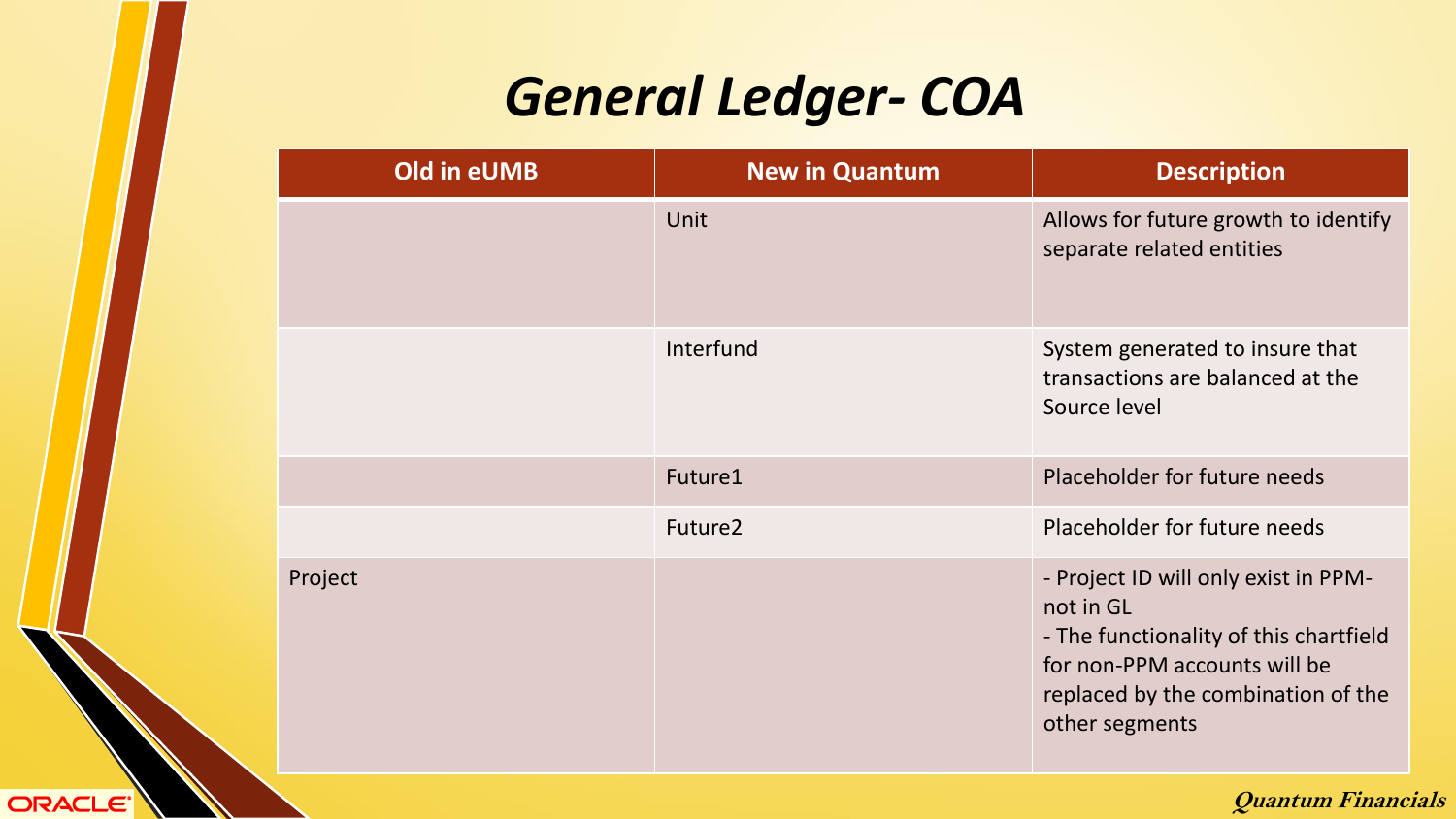How transactions are coded will depend on the particular offering- ex. Requisition vs. Journal Entry

**Cross-Validation Rules (CVR) can be used to control** and limit how segments are combined to create the complete account- similar to eUMB combo edits

**ORACLE**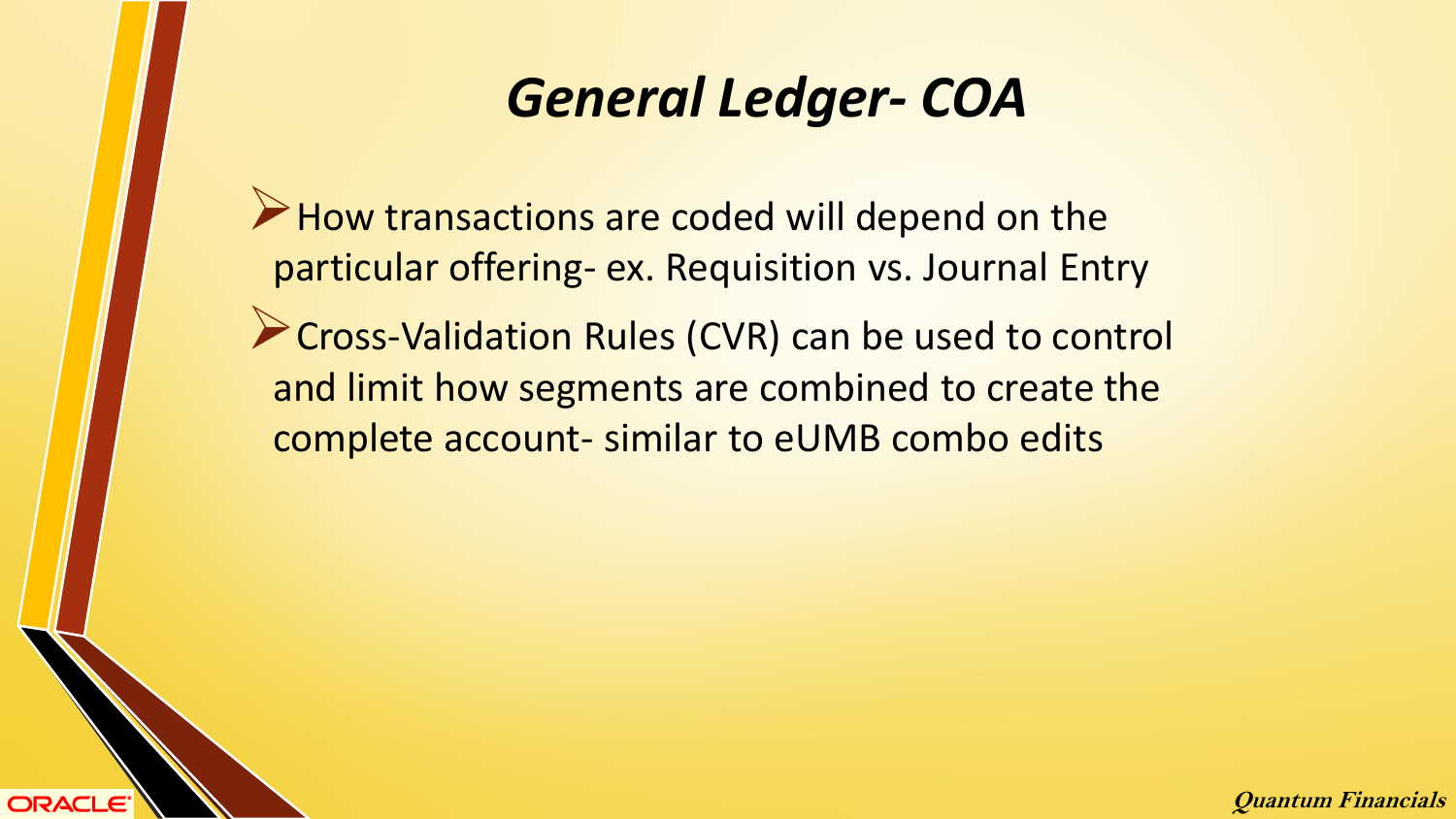# Team Lead Session Outline – Grants (PPM)

Kevin Cooke

Grants Lead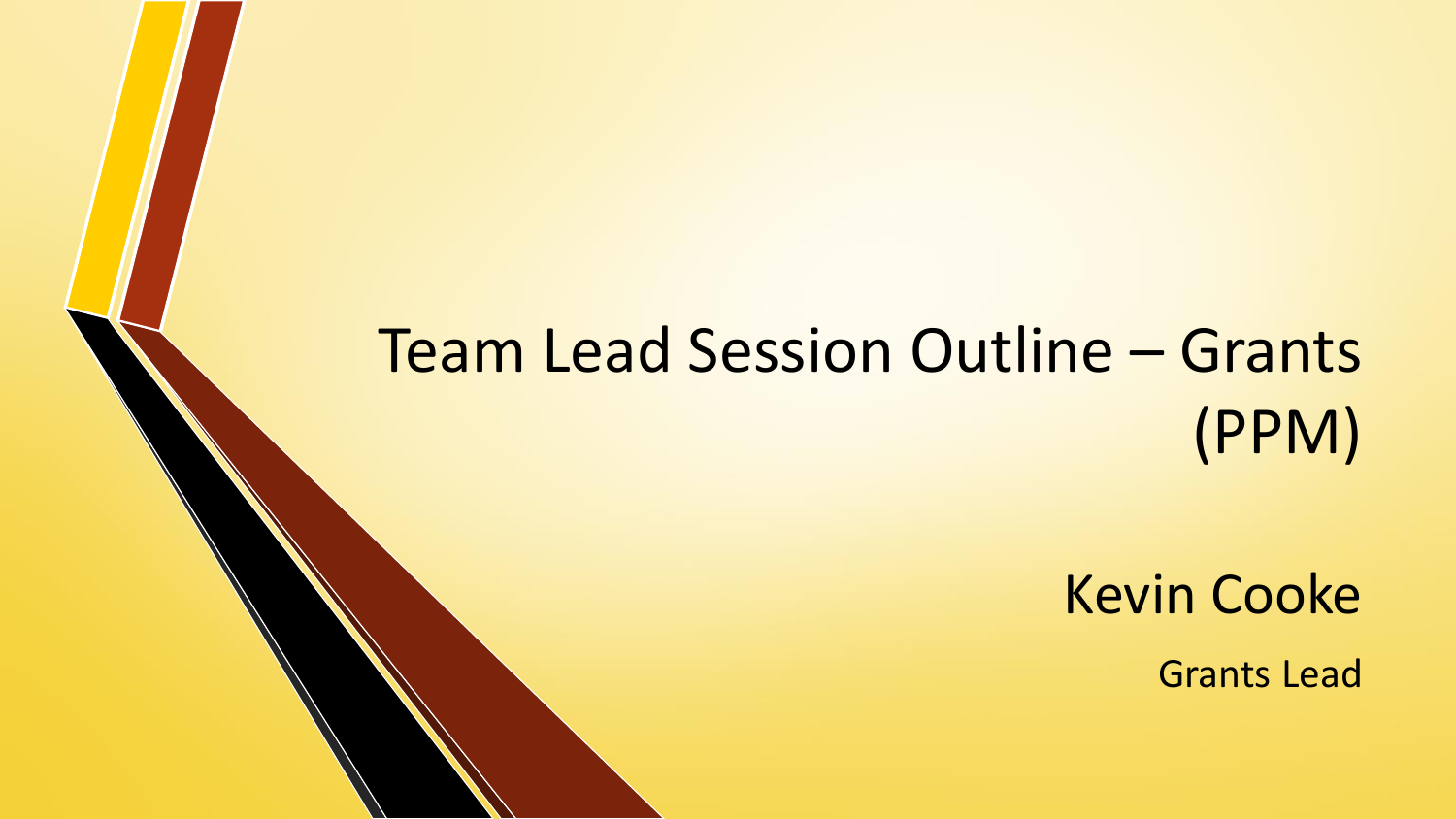# *Award Setup*

#### Award (Contract) 1809999

- Every award is automatically associated to a contract during award setup
- Awards have a sponsor, funding, and an owning organization
- Contracts drive billing and revenue recognition

![](_page_17_Figure_5.jpeg)

- Multiple projects can roll up to a single award
- Expenses live at the project level

**ORACLE®**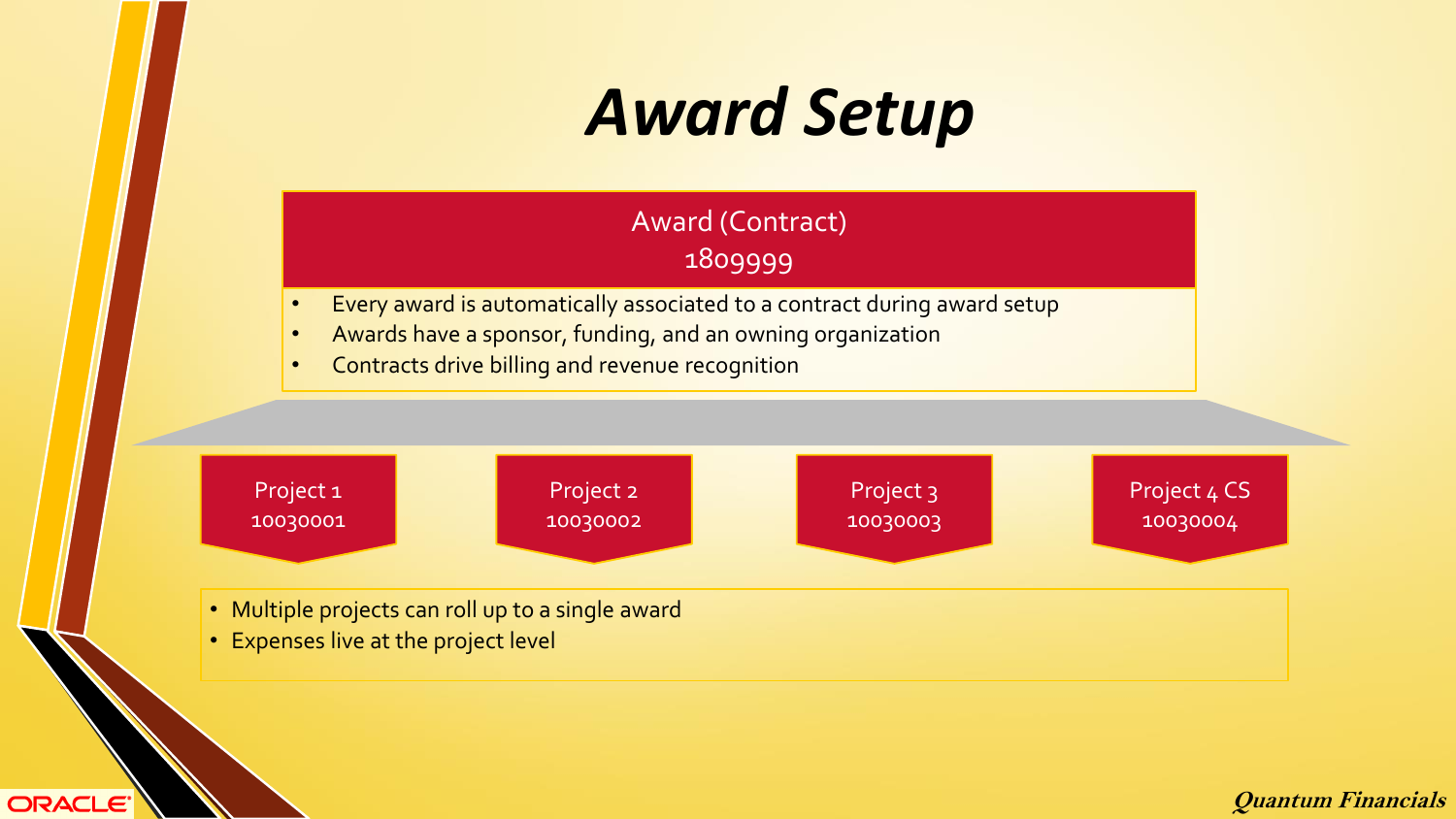![](_page_18_Picture_0.jpeg)

ORACLE<sup>®</sup>

![](_page_18_Figure_1.jpeg)

- Quantum Financials POET
	- **<sup>P</sup>**roject ID number automatically assigned to each project upon creation in the system
	- **<sup>O</sup>**rganization Equivalent to today's "Transaction Department"
	- **<sup>E</sup>**xpenditure Type Equivalent to today's "Account"
	- **<sup>T</sup>**ask Equivalent to today's "Activity ID"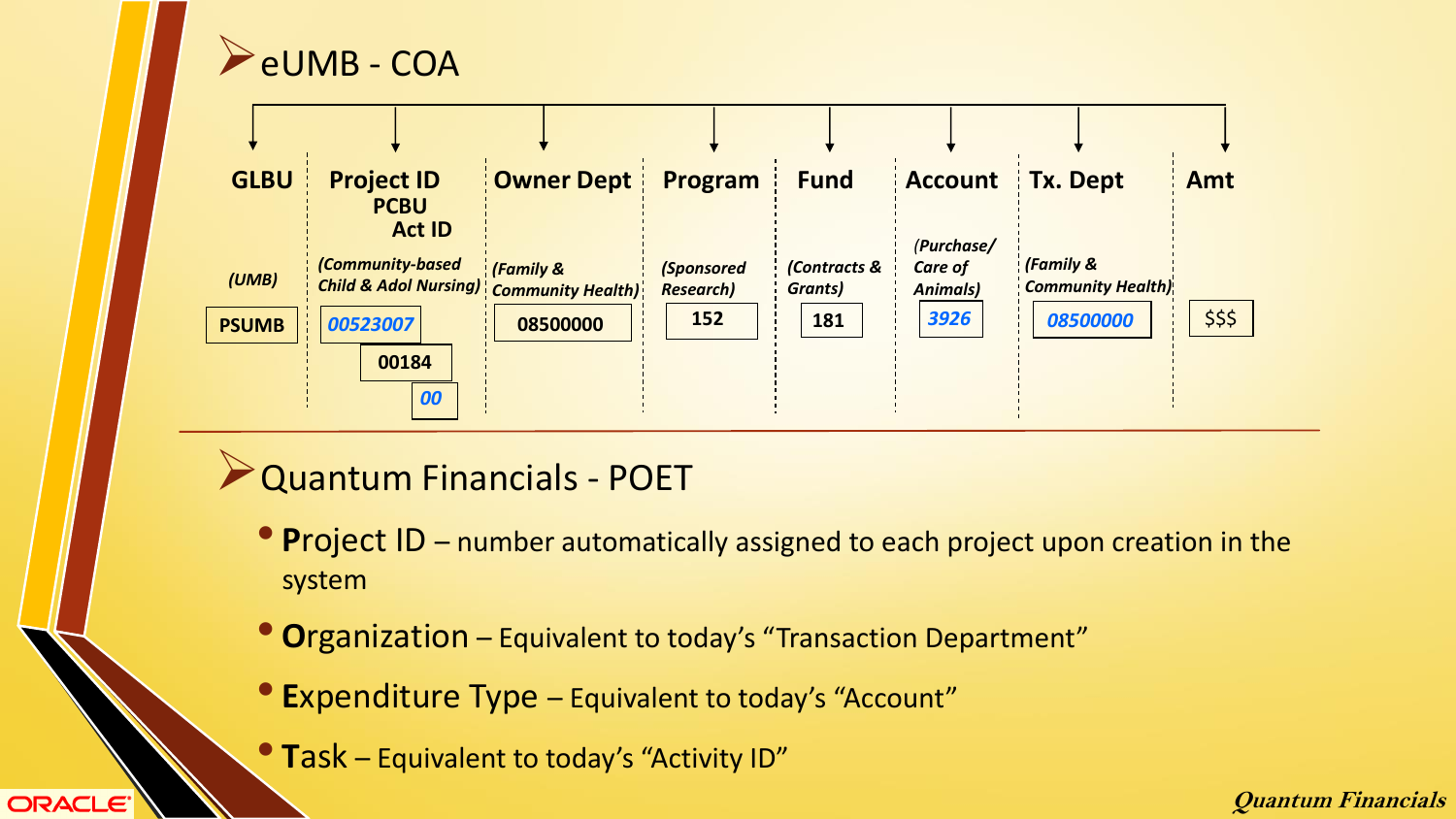## *Terminology Update*

## **Terminology Update**

**ORACLE®** 

- •eUMB F&A = Quantum Burden
- eUMB Pre-encumbrance = Quantum Commitment
- eUMB Encumbrance = Quantum Obligation
- POET (Project, Organization, Expenditure Type, Task)
- •eUMB "Standard/Deliverable" = Quantum ???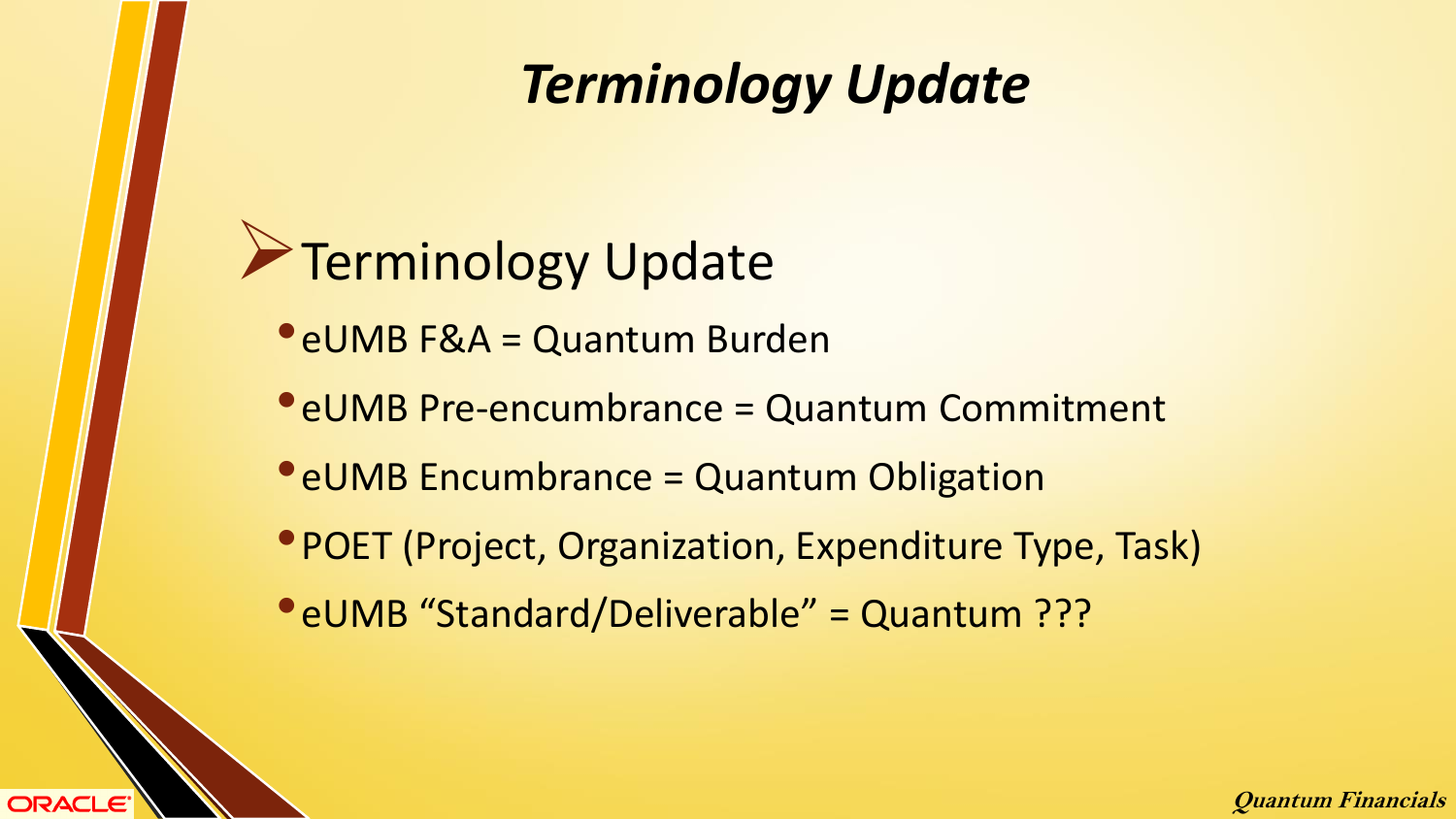#### *Session Outline – Grants*

![](_page_20_Picture_1.jpeg)

•Create an Award/Project/Contract

**• Review Transactions on a Grant** 

•Generate Revenue and AR Invoices

**• AR Transactions** 

**ORACLE®**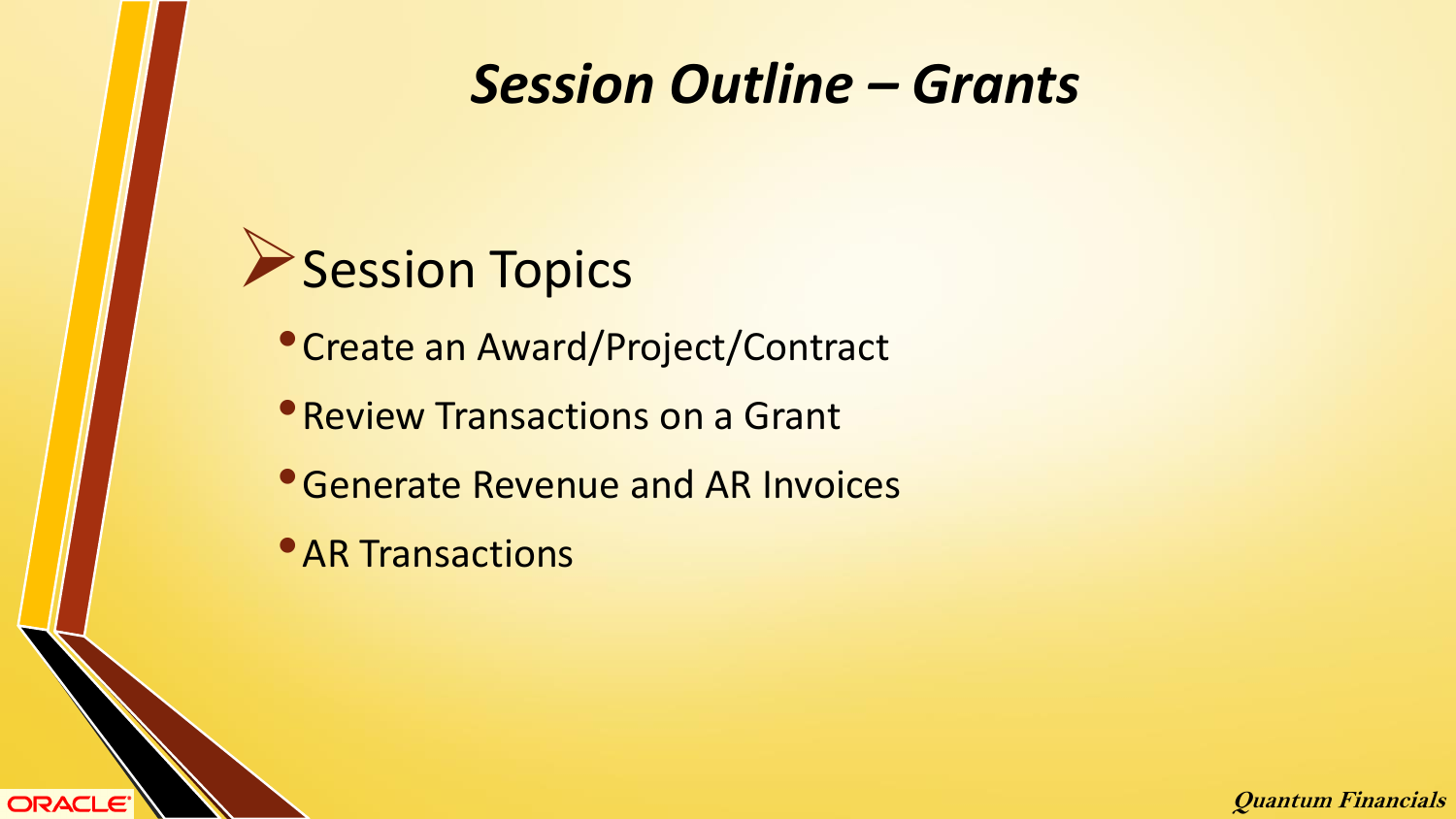### *CRP 1 Session Schedule*

All sessions will take place in the Distance Education Conference Room located on the lower level of HS/HSL

| 10/23 | $9$ am $-12$ pm | <b>Procurement, Pcard Reallocation</b>                              |
|-------|-----------------|---------------------------------------------------------------------|
| 10/23 | $1$ pm $-$ 4 pm | <b>Payables</b>                                                     |
| 10/24 | $9$ am $-12$ pm | <b>Grants - Create an Award, Review Transactions on a Grant</b>     |
| 10/24 | $1$ pm $-$ 4 pm | <b>Grants - Generate Revenue &amp; AR Invoices, AR Transactions</b> |
| 10/25 | $9$ am $-12$ pm | <b>Non-Grants AR, Collections</b>                                   |
| 10/25 | $1$ pm $-$ 4 pm | <b>Cash Management</b>                                              |
| 10/26 | $9$ am $-12$ pm | <b>Capital Projects, Fixed Assets</b>                               |
| 10/26 | $1$ pm $-$ 4 pm | <b>General Ledger</b>                                               |

**ORACLE®**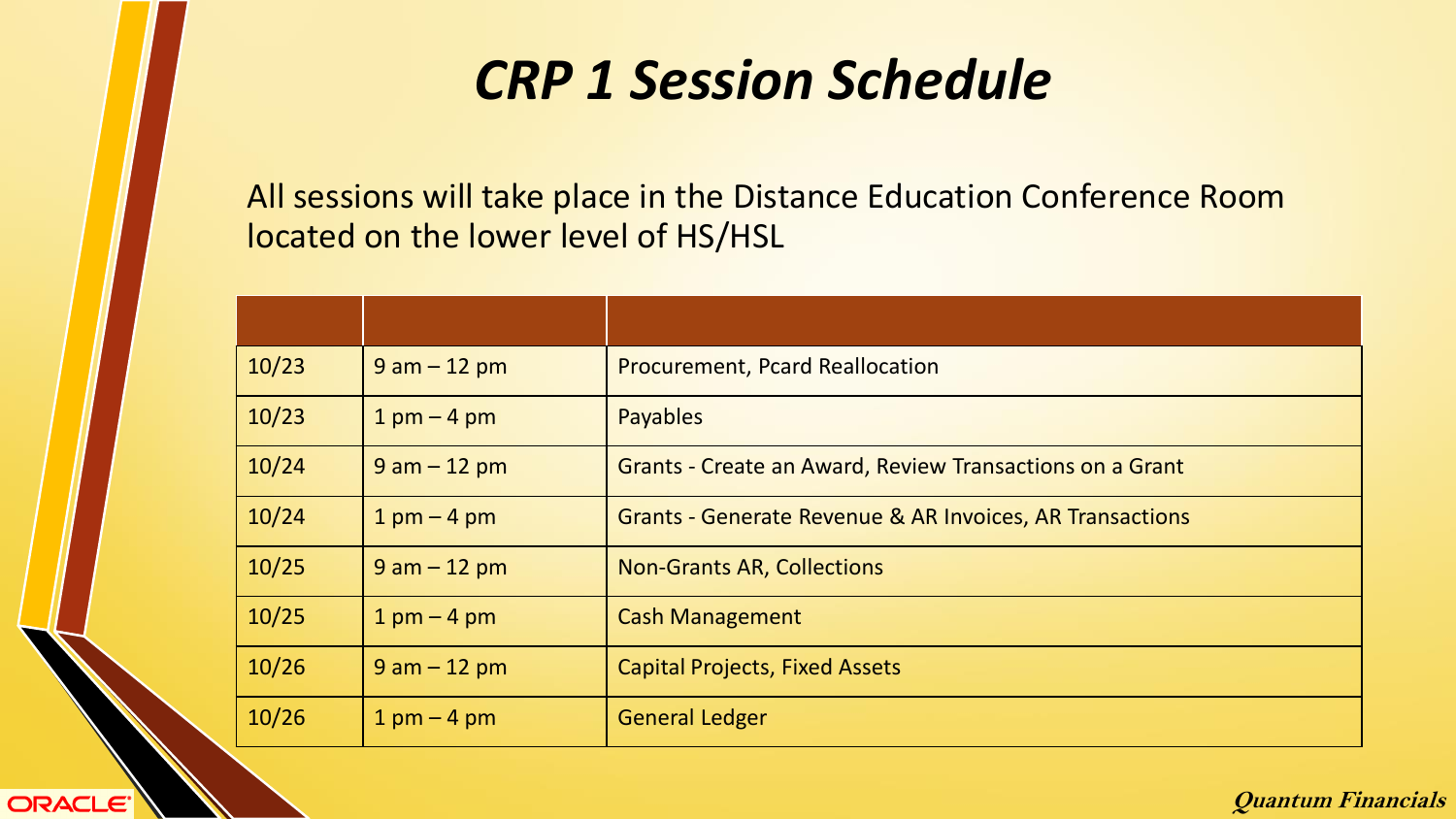### *Next Steps*

Post CRP 1 configuration and testing Additional solution design sessions **Example 2 Conversion and interface design sessions Finalize chart of accounts segments** CRP 2 - Testing of configuration - Feb 2018 Post CRP 2 configuration and testing Campus engagement opportunities

**ORACLE**